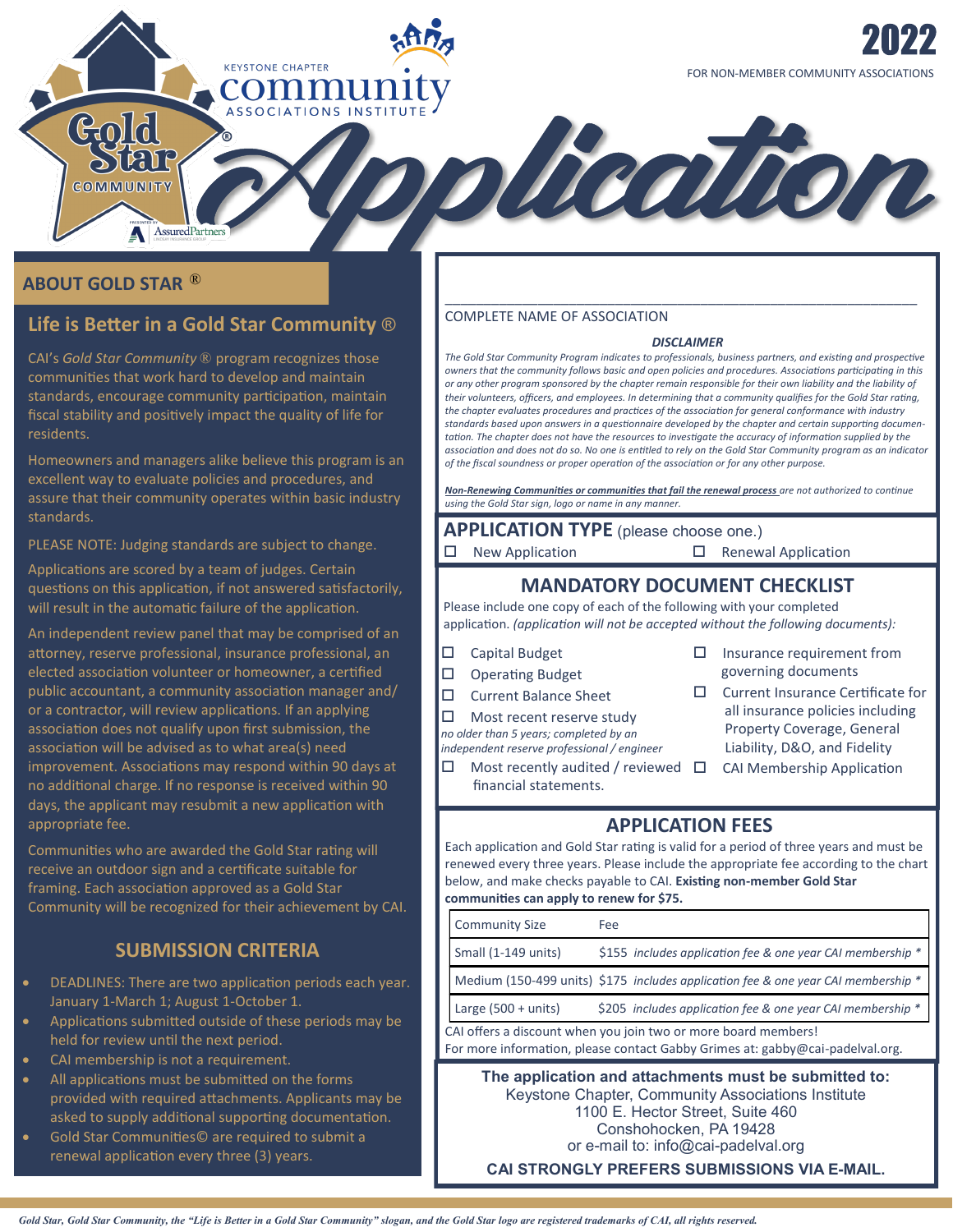2 | Gold Star Community® Recognition Program Community Association Application

| <b>COMMUNITY INFORMATION</b>                                                                                                                                                                                                                                                                                                                                                                                                                                                                               | <b>COMMUNITY AMENITIES</b>                                                                                                                                                                                                                                                                                                                                                                                                                                                                                                         |
|------------------------------------------------------------------------------------------------------------------------------------------------------------------------------------------------------------------------------------------------------------------------------------------------------------------------------------------------------------------------------------------------------------------------------------------------------------------------------------------------------------|------------------------------------------------------------------------------------------------------------------------------------------------------------------------------------------------------------------------------------------------------------------------------------------------------------------------------------------------------------------------------------------------------------------------------------------------------------------------------------------------------------------------------------|
| <b>COMPLETE NAME OF ASSOCIATION</b><br><b>TOWNSHIP AND COUNTY</b><br><b>STREET ADDRESS</b><br><b>STATE</b><br><b>ZIP CODE</b><br><b>CITY</b><br><b>BOARD PRESIDENT</b><br><b>STREET ADDRESS</b><br><b>STATE</b><br><b>CITY</b><br><b>ZIP CODE</b><br><b>PHONE</b><br><b>FAX</b><br><b>E-MAIL ADDRESS</b><br>MANAGER'S NAME (IF APPLICABLE)<br><b>PHONE</b><br><b>E-MAIL ADDRESS</b><br>TYPE OF COMMUNITY (check all that apply)<br>$\Box$ CONDO $\Box$ PUD $\Box$ RESIDENTIAL $\Box$ COMMERCIAL $\Box$ 55+ | What community amenities does your association offer?<br>(Check all that apply.)<br>$\Box$ BANQUET FACILITIES / RESTAURANT<br>$\Box$ BASKETBALL FACILITIES<br>$\Box$ CLUBHOUSE<br>$\Box$ computer lounge<br><b>FITNESS CENTER</b><br><b>GAME ROOM</b><br><b>GATED ENTRANCE</b><br>$\Box$ LIBRARY<br>PLAYGROUND / TOT LOT<br>$\Box$ SWIMMING POOL<br>$\Box$ TENNIS FACILITIES<br>$\Box$ WALKING / BIKING TRAILS<br><b>SHORT ANSWER QUESTION</b><br>What does attaining Gold Star recognition mean to your<br>community association? |
| <b>MANAGED BY</b><br>$\Box$ VOLUNTEERS $\Box$ ASSOCIATION<br>MANAGEMENT DEVELOPER<br><b>STAFF</b><br><b>FIRM</b>                                                                                                                                                                                                                                                                                                                                                                                           |                                                                                                                                                                                                                                                                                                                                                                                                                                                                                                                                    |
|                                                                                                                                                                                                                                                                                                                                                                                                                                                                                                            | <b>COMMUNITY DEMOGRAPHICS</b>                                                                                                                                                                                                                                                                                                                                                                                                                                                                                                      |
|                                                                                                                                                                                                                                                                                                                                                                                                                                                                                                            |                                                                                                                                                                                                                                                                                                                                                                                                                                                                                                                                    |
| SINGLE FAMILY HOMES   TOWNHOUSES   2-5 STORIES   1 5+ STORIES<br><b>YOUR COMMUNITY</b>                                                                                                                                                                                                                                                                                                                                                                                                                     |                                                                                                                                                                                                                                                                                                                                                                                                                                                                                                                                    |

| YOUR COMMUNITY                       | SINGLE FAMILY HOMES<br><b>DETACHED</b>           | <b>TOWNHOUSES</b><br># OF UNITS | 2-5 STORIES<br># OF UNITS | 5+ STORIES<br># OF UNITS | <b>TOTAL</b> |
|--------------------------------------|--------------------------------------------------|---------------------------------|---------------------------|--------------------------|--------------|
| NUMBER OF HOMES                      |                                                  |                                 |                           |                          |              |
| <b>EXISTING</b>                      |                                                  |                                 |                           | $=$                      |              |
| <b>MAXIMUM</b>                       |                                                  |                                 |                           | $=$                      |              |
|                                      | <b>TOTAL UNITS</b>                               |                                 |                           |                          |              |
| YOUR COMMUNITY<br>(please check one) | Transitioned to<br><b>Full Homeowner Control</b> | In Transition                   |                           | Developer Controlled     |              |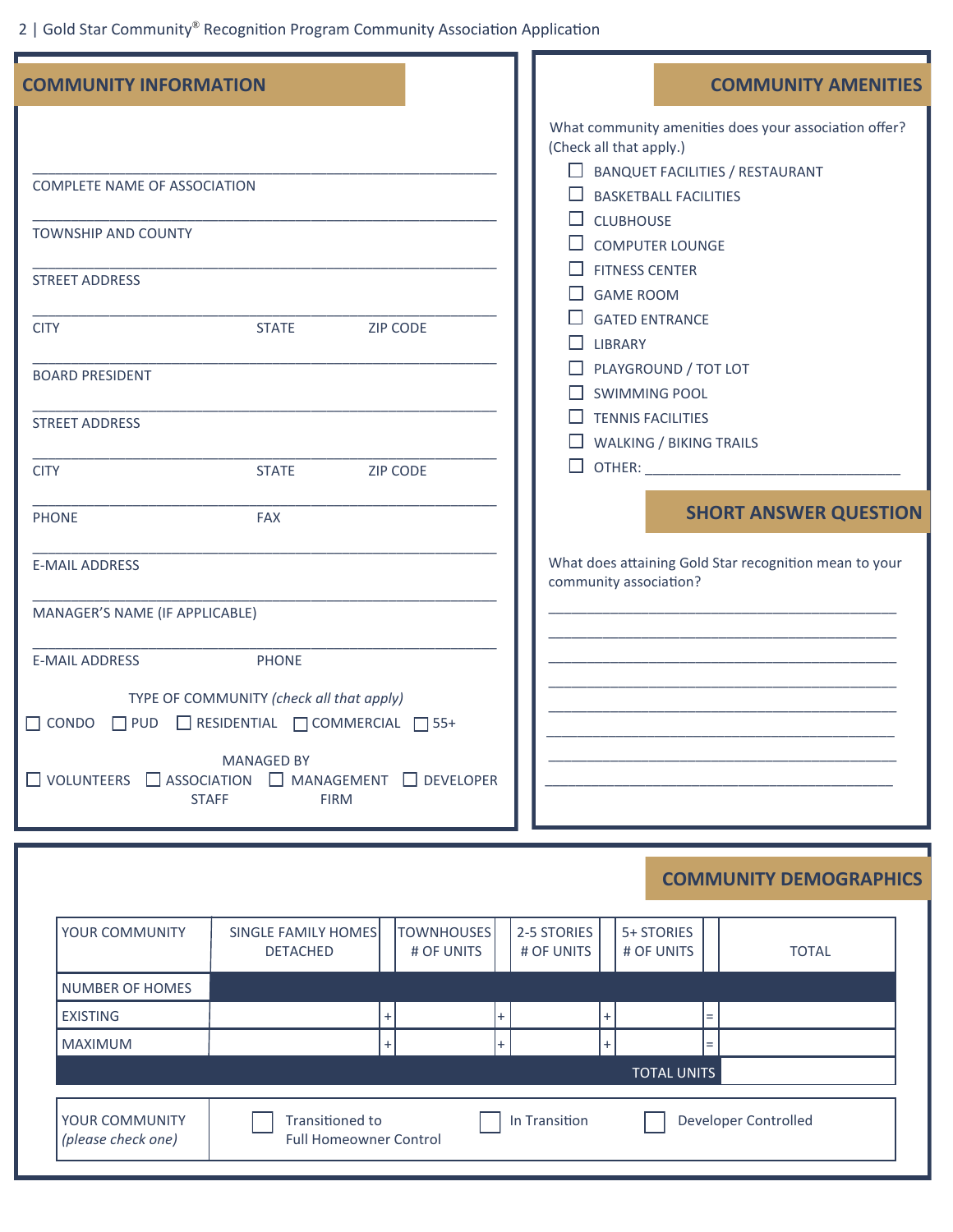| <b>GENERAL CHARACTERISTICS SECTION</b> |                                                                                                                                            |             |                  |    | <b>FINANCIAL SECTION</b>                                                                                                                                                             |              |           |  |
|----------------------------------------|--------------------------------------------------------------------------------------------------------------------------------------------|-------------|------------------|----|--------------------------------------------------------------------------------------------------------------------------------------------------------------------------------------|--------------|-----------|--|
|                                        |                                                                                                                                            | <b>YES</b>  | <b>NO</b>        |    |                                                                                                                                                                                      | <b>YES</b>   | <b>NO</b> |  |
| 1.<br>2.                               | Minutes are kept for Owners meetings.<br>Minutes are kept for Board / Trustee                                                              | $\Box$<br>П | $\Box$<br>$\Box$ | 1. | The association has adopted an annual budget<br>and, at least 30 days prior to implementation,<br>has provided a written copy to all owners.                                         |              |           |  |
| 3.                                     | meetings.<br>The association prepares an annual<br>budget in accordance with governing                                                     |             | $\Box$           |    | 2A Has the association received either a<br>Management Recommendation Letter or a                                                                                                    |              |           |  |
| 4.                                     | documents.<br>Annual membership meetings are held in                                                                                       | $\Box$      | $\Box$           |    | Clients Advisory Comments Letter with negative<br>comments from an auditor?<br>(If yes, please provide copies.)                                                                      |              |           |  |
| 5.                                     | accordance with governing documents.<br>There is an opportunity for owner input                                                            | $\Box$      | $\Box$           |    | 2B. If yes, has your community taken any steps to<br>address any internal control weaknesses as<br>noted by the auditor?                                                             |              |           |  |
| 6.                                     | before or during meetings.<br>The association holds an annual election<br>of officers.                                                     |             | $\Box$           |    | (Please provide proof of corrective measures. Note: A<br>community's failure to address / correct internal control<br>weaknesses will cause the community to fail this application.) |              |           |  |
| 7.                                     | An annual board re-organization is held in<br>compliance with governing documents.                                                         |             | $\Box$<br>$\Box$ |    | $3A$ The association has a fidelity bond for persons<br>handling association funds. (If it is not part of your                                                                       |              |           |  |
| 8.                                     | Before each board meeting, board<br>members receive an agenda, minutes of<br>the previous meeting, financials, and                         |             |                  |    | general liability policy, please provide a copy.)<br>3B. This amount meets or exceeds the minimum<br>amount stated in the declaration.                                               | - 1          |           |  |
| 9.                                     | other appropriate reports.<br>Board meetings may be attended by                                                                            |             | $\Box$           |    | 3C. Is property manager added as "employee or<br>additional insured"?                                                                                                                |              |           |  |
|                                        | owners, except when the Board meets in<br>executive session.                                                                               |             |                  |    | 3D. Are all board members covered?                                                                                                                                                   |              |           |  |
|                                        | $\overline{\phantom{a}}$ of<br>10. The association has \$<br>General Liability Insurance.<br>(Please attach copy of insurance certificate) |             |                  | 4. | The association has performed or updated a<br>Reserve Study in the past five years using an<br>independent reserve professional.                                                     |              |           |  |
|                                        | This amount meets or exceeds the<br>minimum amount stated in documents.                                                                    |             | $\Box$           |    | 5A The association is funding reserves as detailed in<br>the Reserve Study.                                                                                                          |              |           |  |
|                                        | 11. The association has \$<br>0f<br>D&O Liability Insurance. (Please attach<br>copy of insurance certificate)                              |             |                  |    | 5B. The total amount currently in the association's<br>$reserves is \, \xi$ .<br>6A The association has had a non-weather related                                                    |              |           |  |
|                                        | This amount meets or exceeds the<br>minimum amount stated in documents.                                                                    |             |                  |    | special assessment in the past three years<br>(if yes, please list amount of assessment: \$                                                                                          |              |           |  |
|                                        | 12. The association maintains a record of<br>Resolutions and it is current.                                                                |             |                  |    | 6B. If yes, please note the age of the community and<br>reason for assessment.                                                                                                       |              |           |  |
|                                        | 13. Resolutions are made part of meeting<br>minutes.                                                                                       |             | $\sqcup$         | 7. | The association contracts for audit or accounting                                                                                                                                    |              |           |  |
|                                        | 14. The association provides resale packets to<br>new owners as required by law.                                                           |             |                  |    | services in accordance with the governing<br>documents.                                                                                                                              |              |           |  |
|                                        | 15. The board provides orientation kits to<br>new board members.                                                                           |             | ГT               |    | Please check which services are required by the governing<br>documents and provide a copy of the most recent:                                                                        |              |           |  |
|                                        | 16. Contracts are competitively bid as a<br>general procedure.                                                                             |             |                  |    | $\Box$ Audit $\Box$ Review $\Box$ Compilation $\Box$ Other (specify):                                                                                                                |              |           |  |
|                                        | 17. Contractors are required to present a<br>current copy of their insurance certificate<br>prior to commencement of work.                 |             | $\mathbf{I}$     | 8. | As of _______ there are _____ more than 60 days overdue<br>(# of owners)<br>(date)<br>with assessments.                                                                              |              |           |  |
|                                        | 18. The association has active committees<br>that provide reports to the board.                                                            |             | $\Box$           |    | Total overdue assessments from above is: \$<br>$9A$ Does the association have a policy on the approval and                                                                           | $\mathbf{I}$ |           |  |
|                                        | 19. Community board members have<br>attended CAI's Board Leadership<br>Development class (This is an extra credit question.)               |             |                  |    | payments of invoices?<br>$ 9B.$ How many board members are required to approve an invoice for<br>payment? ______________                                                             |              |           |  |